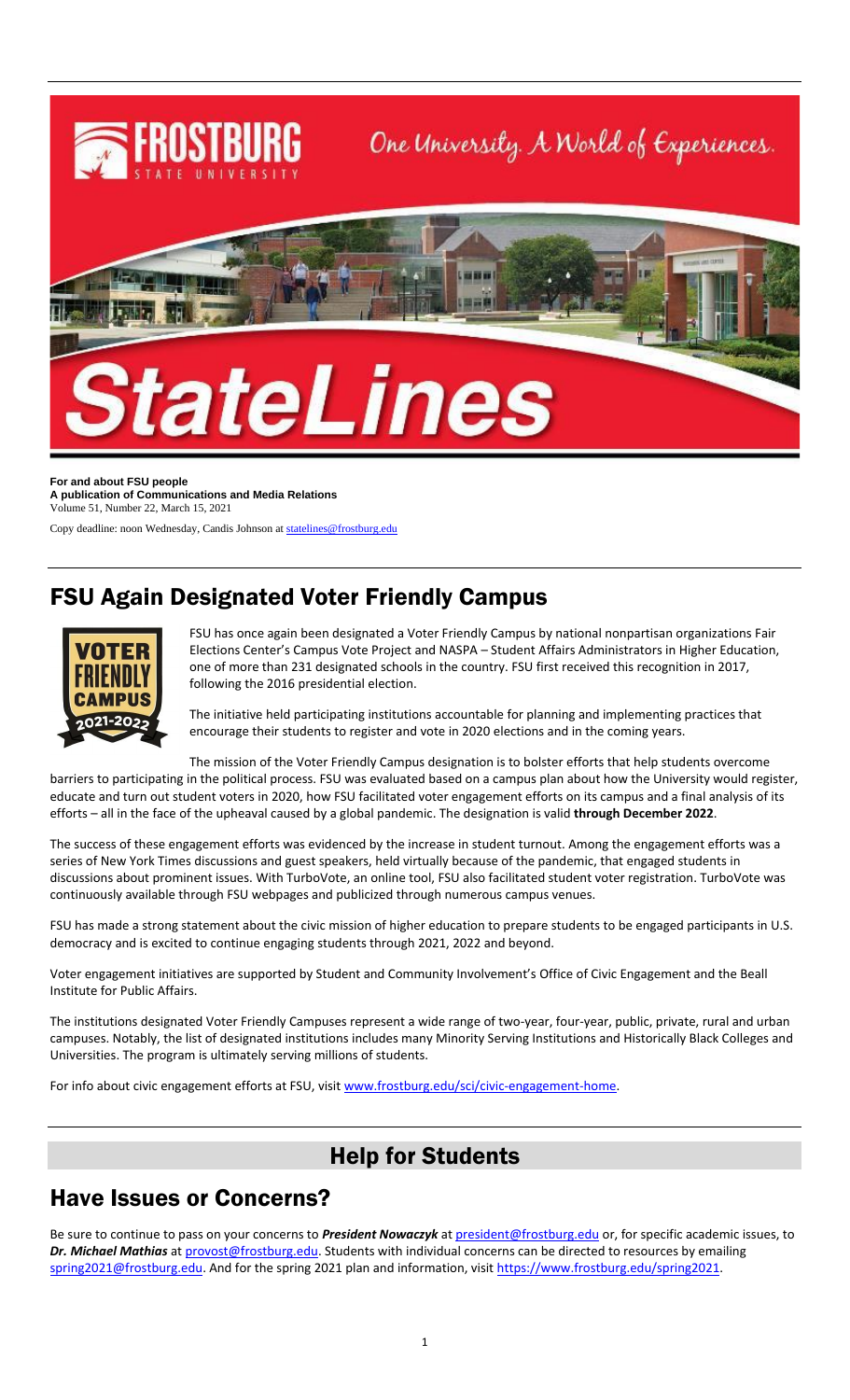## A Message From CAPS

If you are having difficulty taking care of your daily needs and/or notice that your mood has been more depressed or anxious, you are not alone. Help is available at Counseling and Psychological Services (CAPS). Counseling is being provided over confidential telehealth programs.

If you are interested in individual counseling or participating in one of the groups CAPS offers, call 301-687-4234.

If you need of immediate support, call 301-687-4234 during business hours or 301-687-4223 in the evening or on the weekend.

Other crisis resources are available at:

National Suicide Prevention Lifeline: 1-800-273-8255

Trevor LifeLine: 1-866-488-7386

Veterans' Crisis Hotline: 1-877-VET2VET (1-877-838-2838)

Crisis Text Line: Text HOME to 741741 for free, 24/7 crisis counseling

911

**Music** 

## Dr. Greg Latta to Perform Celtic Music as Part of Irish-American Heritage Month

As part of Irish-American Heritage Month, award-winning singer and multi-instrumentalist *Dr. Greg Latta*, a professor in FSU's Department of Physics and Engineering, will present a free, livestreamed performance of Celtic music featuring vocals, cittern, bouzouki, guitar and hammered dulcimer. The **Wednesday, March 17**, event will be broadcast at 7 p.m. from the Lewis J. Ort Library's third floor.

To view the event live, visit Latta's YouTube channel beginning at 6:50 p.m. A recording will be available on YouTube following the performance.

A limited number of FSU faculty, staff and students only may attend the event in person. Register online at [tickets.frostburg.edu.](https://frostburgtix.universitytickets.com/) To prevent the spread of coronavirus, FSU follows state health guidelines that require the wearing of masks and physical distancing. Audience members who procure tickets must visit the FSU check-in portal before arriving on campus and should be prepared to display the Reduced Risk badge along with their e-ticket.

Throughout the month of March, the Ort Library will offer an Irish-American History Month display that focuses on Ireland's Great Famine (1845-1852), which precipitated the mass migration of Irish citizens to the United States during the 1840s and 1850s.

This event, which is co-sponsored by the library and CES, is offered as part of the FSU Staycation spring break celebration.

#### Films

### CES and Student Activities Present Nat Geo Live's 'Feats of Filmmaking'



**Left, a scene from "The Rocky Mountains Traverse" directed by Bryan Smith and an aerial shot of Greenland by filmmaker and photographer Keith Ladzinski**

FSU's Cultural Events Series and the FSU Student Activities program will present "Feats of Filmmaking," a free streaming event from the National Geographic Live Virtual Speaker Series, on **Tuesday, March 16 (not Tuesday, March 23)**, at 7 p.m. Through stories and conversation, the live program brings viewers

behind the scenes with two National Geographic filmmakers who are renowned for capturing extreme feats of adventure in remote and inhospitable environments.

Based out of British Columbia, Bryan Smith brings stories of adventure to the screen, from the South Pacific's deepest canyons to the frozen waters of Niagara Falls. Whether chasing tornadoes, hanging from massive natural arches or swimming with alligators, Keith Ladzinski takes on the seemingly impossible to document the endeavors of the world's most elite adventurers.

Upcoming programs include "Mysterious Seas" on **Tuesday, March 30**, and "Women and Migration" on **Tuesday, April 13**.

All events in this series require prior registration by visiting [tickets.frostburg.edu.](https://frostburgtix.universitytickets.com/) For info, contac[t ces@frostburg.edu.](mailto:ces@frostburg.edu)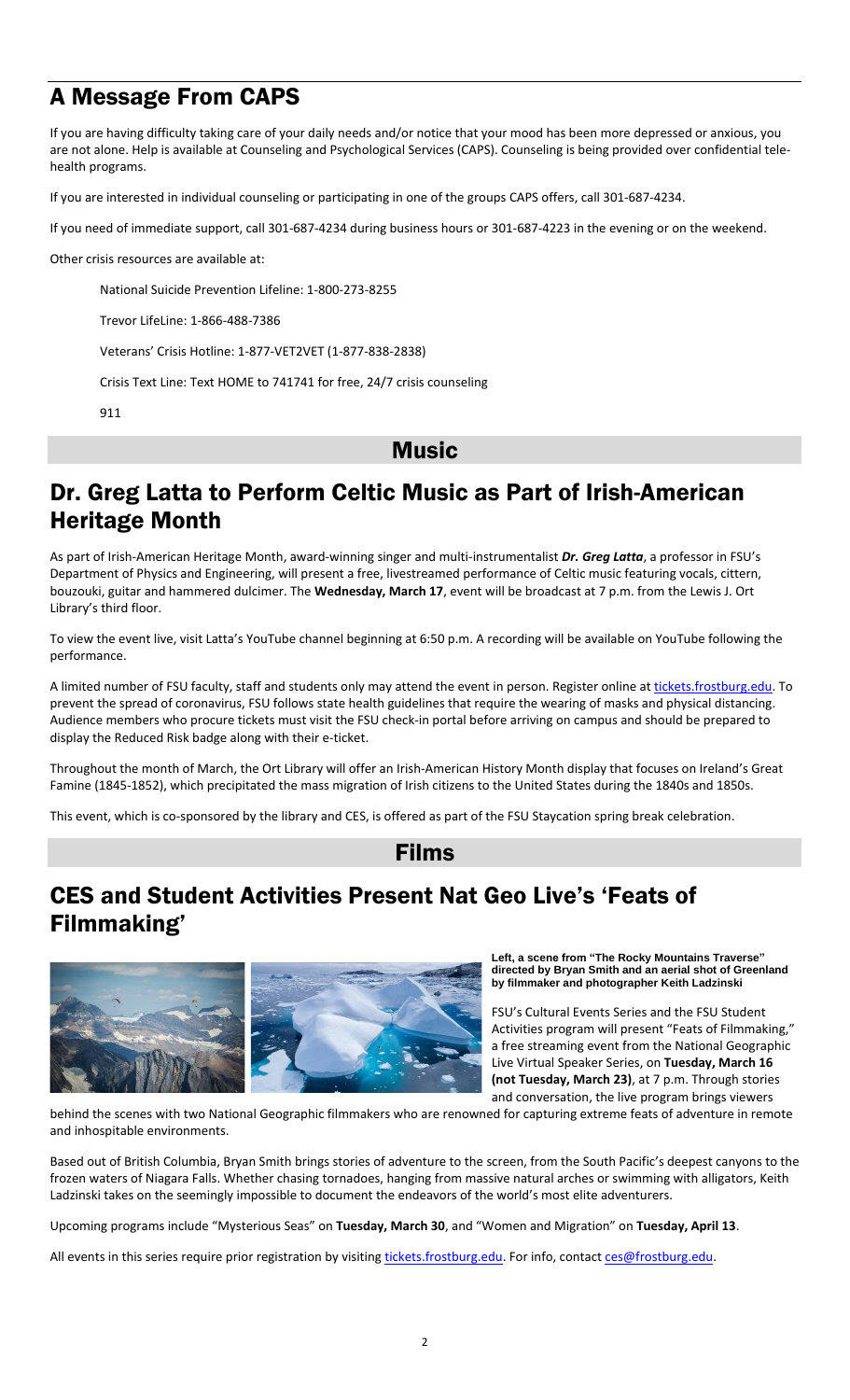## Women's Studies Presents 'City of Joy'



To celebrate Women's History Month, Women's Studies will offer a free move screening of "City of Joy" on **Wednesday, March 24**, at 7 p.m. "City of Joy" is a documentary about a leadership community for women who are survivors of gender violence in Bukavu, in the Eastern Democratic Republic of Congo that opened in 2011 and has since served more than 1,500 women. This is a place that turns "pain into power" and provides women with a space to heal and learn valuable skills. The film tells the story of the first class of women to graduate from the program, as well as the way that this amazing organization came to be.

There will be a discussion following the film. Note: The film may be disturbing to victims of sexual violence, and faculty will be on hand virtually to provide support.

For info, contact Dr. Jill Morris at [jamorris@frostburg.edu.](mailto:jamorris@frostburg.edu)

<https://frostburg.webex.com/frostburg/j.php?MTID=m97da43833c6a9f4713e23b0960e3bfc0> Meeting number: 120 307 4280 Password: C85Pht8jj2m

Join by video system. Dial 1203074280@frostburg.webex.com. You can also dial 173.243.2.68 and enter your meeting number.

Join by phone. +1-408-418-9388 United States Toll Access code: 120 307 4280

#### **Webinars**

#### Physics and Engineering Alumni Webinar Series – 'Internships and Capstones: Pathways to a Career'

"Internships and Capstones: Pathways to a Career" will be held on **Monday, March 22**, from 6 to 7 p.m. Three alums will share internship and capstone experiences at FSU in this next installment.

Join the Webex meeting directly at

[https://frostburg.webex.com/webappng/sites/frostburg/meeting/download/0a37083c69fd4873bef6eba9bb108448?siteurl=frostbu](https://frostburg.webex.com/webappng/sites/frostburg/meeting/download/0a37083c69fd4873bef6eba9bb108448?siteurl=frostburg&MTID=m281615e9cde513d0984491edbc2a0978) [rg&MTID=m281615e9cde513d0984491edbc2a0978.](https://frostburg.webex.com/webappng/sites/frostburg/meeting/download/0a37083c69fd4873bef6eba9bb108448?siteurl=frostburg&MTID=m281615e9cde513d0984491edbc2a0978) Alternatively, you can check out the webinar in Gira Center 186 (Planetarium). Email **ejmoore@frostburg.edu** for more ways to join!

*Sean Black '20* graduated from FSU with a double major in engineering (materials engineering concentration) and physics (traditional physics track), along with a minor in math. He completed two capstones for each of the majors: "Exploring the Geometry of Spiral Galaxies" (physics) and "Solar Water Heater for Sustainable Energy and Environmental Application" (engineering). Black held seven internships (across five programs) in fields ranging from additive manufacturing to ship design to systems engineering. His last internship landed him a full-time job offer at the Johns Hopkins Applied Physics Laboratory as a systems engineer, combat system analyst and artificial intelligence engineer.

*Adam Bosley '15/M'16* graduated with a bachelor's in physics (engineering physics track) and a minor in sociology. His capstone was a collaboration with fellow panelist *W. Michael Prohonic III* under the mentorship of *Dr. Jason Speights*. They created a prototype apparatus for measuring microthermal variations as a proof of concept for classifying atmospheric seeing relative to the turbulent layer on a ground-based planar sheet. Bosley had multiple internship-like opportunities at FSU, including at the Physics of Solar and Wind Power Summer Center and sky-viewing seminars with Speights. While completing his master's, Bosley taught as an adjunct lecturer for PHYS 215 General Physics I. He is an engineer at Special Operations Solutions. He is also completing another master's in systems engineering from Cornell University.

*W. Michael Prohonic III '16* is a graduate in engineering (electrical engineering concentration) and physics (engineering physics track). While at FSU, he was an engineering intern at Phoenix Technologies in Accident, Md., then a lab assistant at FSU in the Physics and Engineering Department. He collaborated with *Bosley* for his physics capstone. Prohonic also designed, tested and constructed a high-powered RF amplifier with *Dr. Gregory Latta* for his engineering capstone. Prohonic is a systems integration and test engineer on the E2-D Advanced Hawkeye program at Northrop Grumman in Saint Augustine, Fla. He recently finished his first class toward a master's in systems engineering at the Florida Institute of Technology.

#### Presentations

### Appalachian Laboratory to Host Dr. Rob Dunn for Next Watershed Moments Event

The newest season of the Appalachian Laboratory's Watershed Moments Community Learning Series begins on **Thursday, March 25**, at 6:30 p.m. on Zoom when Dr. Rob Dunn discusses his newest book "Delicious," co-authored with Monica Sanchez. Dunn and Sanchez argue that deliciousness is an overlooked feature of the history of animal evolution and life in general and of human evolution and life in particular. Registration is required. Once registered, attendees will receive the Zoom information via email.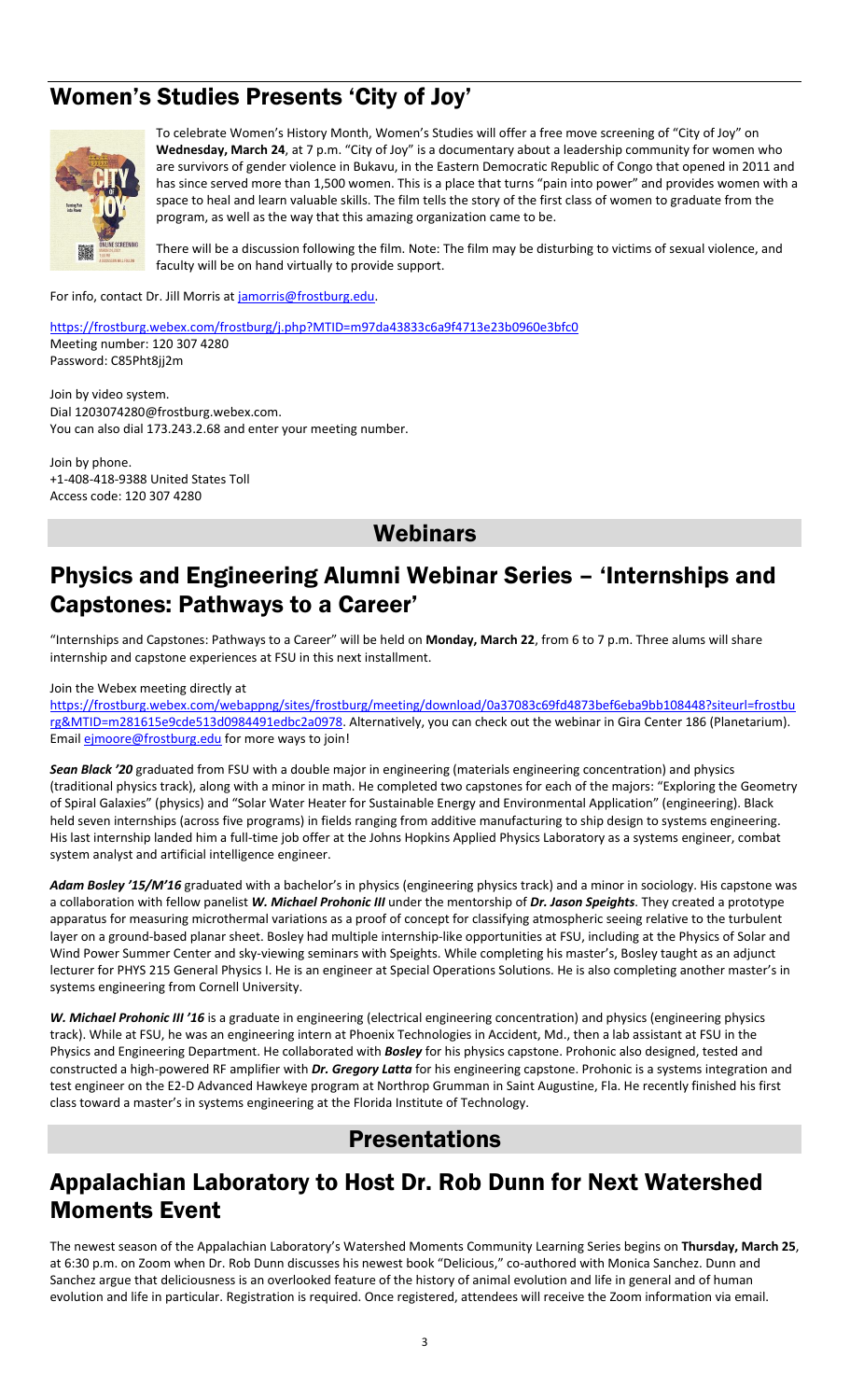Register at [https://www.usmf.org/robdunn.](https://www.usmf.org/robdunn) For info, visit [www.umces.edu/watershed-moments](http://www.umces.edu/watershed-moments) or contact Rhonda Schwinabart at [rschwinabart@umces.edu.](mailto:rschwinabart@umces.edu)

### Exhibits

**To prevent the spread of the coronavirus, FSU follows state health guidelines requiring the wearing of masks and physical distancing from others. Visitors to campus must visit [www.frostburg.edu/checkin](http://www.frostburg.edu/checkin) for symptom monitoring before arriving on campus and be prepared to display the "Reduced Risk" badge.**

## Roper Gallery Presents Exhibition by Rachel Underwood, 'Sleepwalking Toward Extinction'



#### **Fire by Rachel Underwood**

FSU's Department of Visual Arts will present an exhibition by Rachel Underwood, titled "Sleepwalking Toward Extinction," through **Friday, March 26**, at the Stephanie Ann Roper Gallery in FSU's Fine Arts Building. This exhibition is free and open to the public.

The existential and conceptual problems posed by the current geological age are those at the heart of humanistic inquiry: what does it mean to be human, to live during this time? Underwood's large-scale paintings explore moments of animalistic urges, death, adaption and the consequences of human actions. She often uses a life-size

scale so the viewer can directly relate to and be confronted by the painting. Humans tend to primarily see themselves as apart from nature, rather than a part of it. Underwood examines the similarities and differences between the human animal and nature and what those relationships mean for the future.

Underwood is a U.S. Navy veteran. Currently, she paints about the climate crisis and is illustrating a children's book about friendly dinosaurs. She earned her BFA from Towson University and her MFA at the University of South Florida. Underwood also plans to work toward a degree in environmental science.

For this exhibition, the Roper Gallery is open Monday through Friday from 1 to 5 p.m. For info, contact the Department of Visual Arts at 301-687-4797.

#### Points of Pride

### Student Reeve Kennedy Presents at Maryland Collegiate Honors Council's Conference

On Feb. 27, FSU student *Reeve Kennedy* presented his paper, "How Early American Poetry Relates to America Today," for the Maryland Collegiate Honors Council's annual conference via Zoom. This original research covers Phillis Wheatley's "On Being Brought From Africa to America" (1773) and Emma Lazarus's "The New Colossus" (1883). After explaining the criteria for what makes a literary work timeless, Kennedy analyzed the content of each short poem to make a case for its relevance to today's young people, especially social activists. This year's conference theme was Black Lives Matter. Not only does this presentation focus on the achievements of two women writers, but it also highlights a work by Phillis Wheatley, who is relatively unknown despite the fact that she is credited with starting the African American literary tradition in the U.S. This research was part of his fall coursework for *Dr. Amy Armiento*'s ENGL 261 Literature of the United States, Pre-Contact to Present.

#### FSU Juniors and Seniors Participate in Sloop Institute for Excellence in Leadership



Thirty-seven FSU juniors and seniors recently participated in the 2021 FSU Sloop Institute for Excellence in Leadership, which featured presentations, panel discussions and workshops with FSU faculty, staff and more than 17 distinguished alumni. The 2021 conference was a hybrid event, allowing students to meet in person while guest speakers participated virtually.

The annual conference provides FSU students and alumni with opportunities to connect and develop meaningful relationships through discussion and a wide variety of individual and small group activities. This year's guest speakers included Tracy Knofla, with "Leaders, Followers and Commitment to Mission?" and "Earn Your Leadership Every Day"; Elicia Spearman with

"Preparing for Success and Leading With Purpose, Passion and Innovation"; and a keynote address from FSU alumnus *Keenan Scott III*. The conference concluded with the presentation of scholarships and medals. *Savannah Bowen* was the Robert and Johanna Weimer Scholarship recipient, and *Maggie Malat* was the William H. Graves '65 Scholarship recipient.

Participants included *Jasmine Akarolo*, *Ava Ashby*, *Jordan Beachy*, *Lawren Beeman*, Bowen, *Darious Brown*, *Danny Campos-Saravia*, *John Cline*, *Madison Davis*, *Alexis Dell*, *Kyla Ferguson*, *Carmen Fox*, *Jenna Griffith*, *Michael Hollingsworth*, *Emily Hughes*, *Nargina Johnson*, *Savannah Kent*, Malat, *Brianna Mercer*, *Kole Morgan*, *Koda Murphy*, *Melanie O'Neill*, *Lucero Osorio-Torillo*, *Pauline Pascariello*, *Hannah Polk*, *Ismerai Reyes-Zuniga*, *Amalia Reyno*, *Allison Russo*, *Jacob Sears*, *Stephanie Vigezzi*, *Jacob Wilson*, *Jericho Yantz*, *Angel Young*, *Antonia Zais* and the three senior mentors, *Bethany Bloom*, *Erin Mellarkey* and *Sarah Robertson*.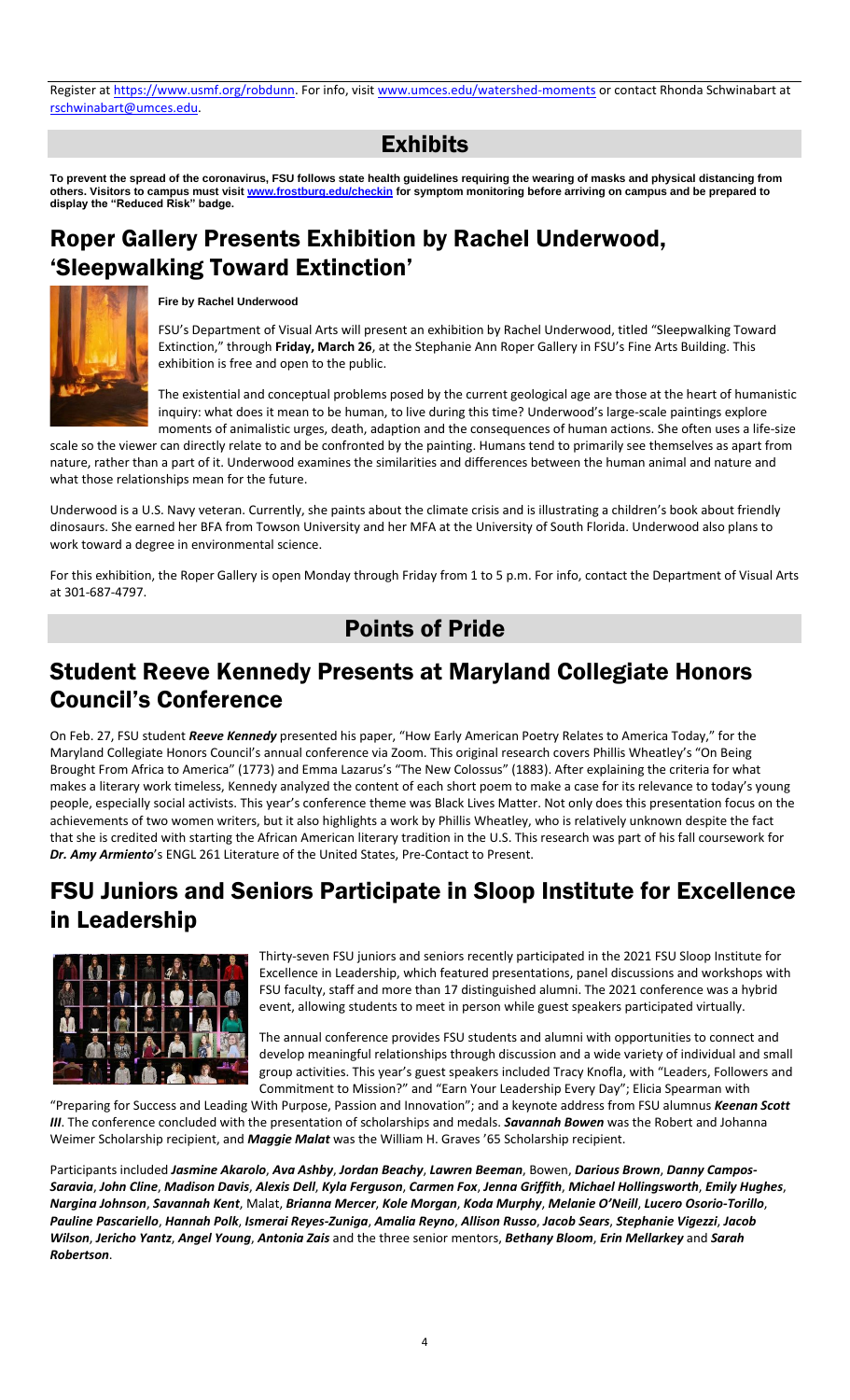### FSU Alum Alissa Perske Presents at SEACS Conference



*Alissa Perske '14* presented at the 2021 Southeastern Association of Cultural Studies conference, hosted virtually Feb. 26 to 27 by UNC Charlotte. Titled "How to Run America: Eisenhower's Instructions for Future Presidents," Perske's presentation was an analysis of the 34th president's televised "farewell address" of Jan. 17, 1961. Her audience included five of her Frostburg professors: *Dr. Amy Branam Armiento*, *Andy Duncan*, *Dr. Sydney Duncan*, *Dr. Mary Anne Lutz* and *Dr. Jill Morris*. A Frostburg native and undergraduate English major in the professional writing concentration, Perske is a graduate student in professional writing and rhetoric at Western Carolina University. For info on the SEACS conference, which featured presenters from 16 institutions from the U.S., Canada, Germany and the Eastern Band of Cherokee Indians, visit [https://theseacs.org.](https://theseacs.org/)

# Andy Duncan's Essay Published in 'The Best of R.A. Lafferty'



*Andy Duncan*, a professor in FSU's Department of English and Foreign Languages, is the author of one of 26 short essays in the first U.S. edition of "The Best of R.A. Lafferty," published by Tor. Edited by Jonathan Strahan, the volume includes 22 short stories by the late cult writer Raphael Aloysius Lafferty (1914-2002), alongside tributes by acolytes, including Samuel R. Delany, Michael Dirda, Neil Gaiman and Connie Willis. The first edition was published in London by Gollancz in 2019.

#### Take Note

### Professional Development Conference Week – 'Surviving the Storm'

Be sure to register for the Virtual Spring Professional Development Conference scheduled for **Tuesday, March 16, through Thursday, March 18**. The registration link is [https://forms.office.com/Pages/ResponsePage.aspx?id=0V75uBgqRkKBBAOmdHjTo](https://forms.office.com/Pages/ResponsePage.aspx?id=0V75uBgqRkKBBAOmdHjTo-n19BeIGP9PoDu-iqF-YBtUMTRPTzFSVDBOSkZLSFNSTEdPNDRDNVA0NC4u)[n19BeIGP9PoDu-iqF-YBtUMTRPTzFSVDBOSkZLSFNSTEdPNDRDNVA0NC4u.](https://forms.office.com/Pages/ResponsePage.aspx?id=0V75uBgqRkKBBAOmdHjTo-n19BeIGP9PoDu-iqF-YBtUMTRPTzFSVDBOSkZLSFNSTEdPNDRDNVA0NC4u) This conference is free and open to all FSU faculty and staff. Zoom links will be provided to all that register.

This event is sponsored by the Office of Human Resources and organized by the Learning and Organizational Development Committee.

## Relay For Life

ACS On-Campus will host Relay For Life on **Sunday, March 21**, from 2 to 4 p.m. via LiveStream.

The recognized student organization that raises the most money will win \$500 toward a Lane University Center bill or catering bill. The deadline is **March 21** at 8 p.m.

The link to the livestream will be emailed out in this week's Volunteer Service email as well as posted on social media.

Register at [www.relayforlife.org/fsumd](http://www.relayforlife.org/fsumd) and use code FSUREGISTRATION to get free registration. Without the code, registration is \$15 that goes toward your team's total fundraising goal.

## Nominations Open for President's Distinguished Faculty Award and President's Distinguished Staff Award

#### President's Distinguished Faculty Award

Nominations are being sought once again for the annual President's Distinguished Faculty Award. This award recognizes faculty members who advance the University in ways consistent with its mission and the goals outlined in the Strategic Plan.

Examples of qualifying activities include focusing learning on the acquisition and application of knowledge, providing engaging experiences that challenge students to excel, expanding regional outreach and engagement, and aligning University resources – human, fiscal and physical – with strategic priorities.

Applications must be made through a letter of nomination by FSU colleagues. Self-nominations will not be accepted. Activities outlined in the nomination letter should have occurred in the fall 2020 and/or spring 2021 semester(s). The letter should consist of a narrative of no more than two pages in the form of an executive summary, plus any supporting documentation.

#### President's Distinguished Staff Award

Nominations are also being sought for the President's Distinguished Staff Award. Similar to the annual President's Distinguished Faculty Award, this award recognizes and encourages FSU staff members who provide exceptional service to the University and who have helped to advance its mission, goals and priorities.

Staff and faculty are invited to nominate staff colleagues they know have a recent record of significant contributions to the success of the University. Examples of qualifying activities could include, but are not limited to, suggesting new methods to help increase enrollment or student retention; involvement with innovative student activities to promote safety and well-being; providing leadership for a project or initiative making a favorable impact on the campus community; efficiency and effectiveness efforts leading to significant savings of cost, time, labor or other resources; community relations to help strengthen ties between FSU and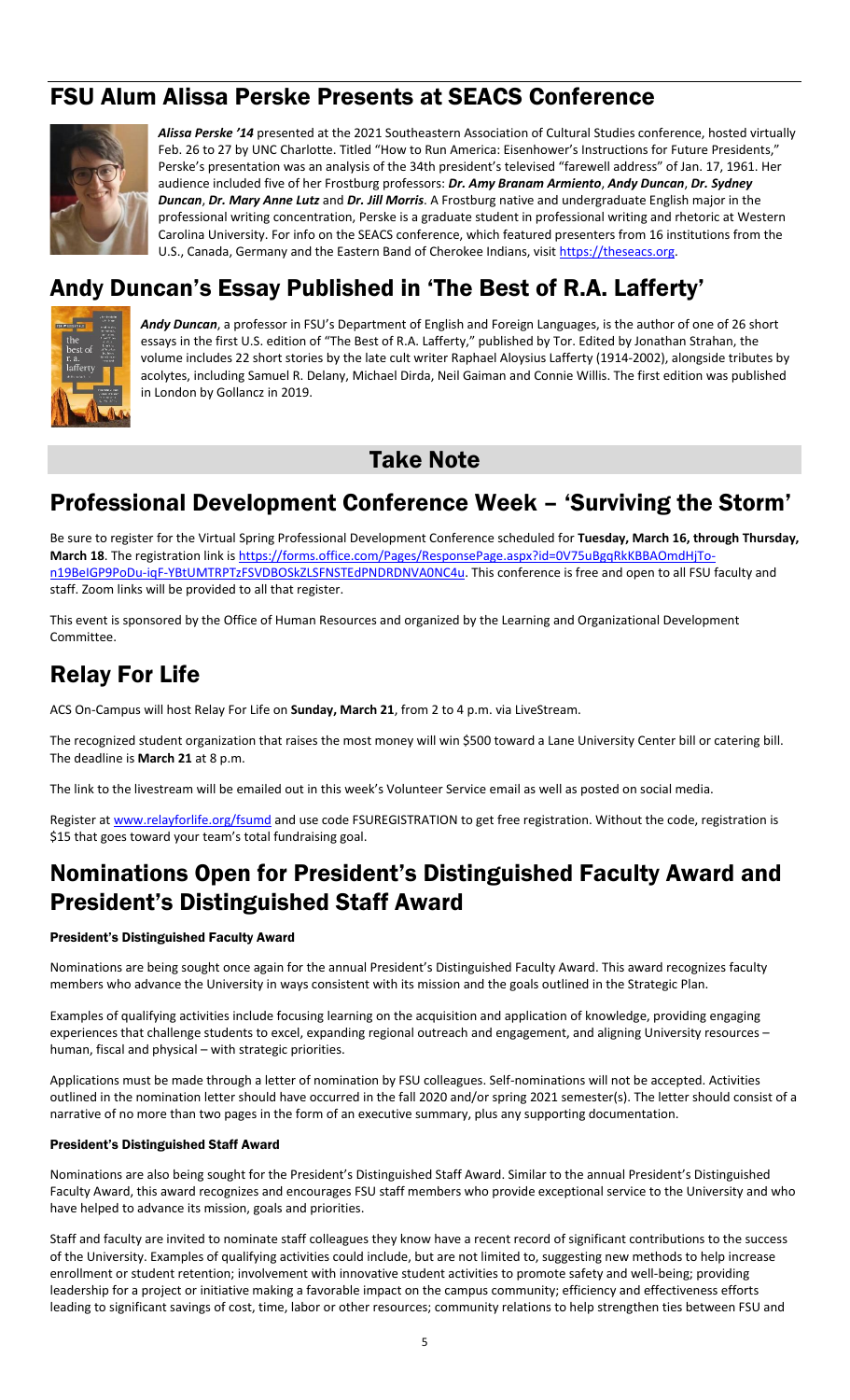local residents or businesses; assisting in FSU's contribution to economic development in Western Maryland, the region and the state; and contributions deemed to be far above and beyond the staff member's regular job duties.

Regular exempt and nonexempt staff employees with at least three consecutive years of service to FSU are eligible to be nominated. Colleagues may nominate an eligible staff member with the knowledge and consent of the nominee. Contractual staff employees, faculty members and student workers are not eligible. Vice Presidents, deans and other senior leadership are excluded.

Nomination for the President's Distinguished Staff Award is to be made through a letter from FSU staff and/or faculty colleague(s). Multiple nominations for the same staff member are acceptable. Self-nominations and anonymous submissions will not be accepted.

Addressed to the president, a nomination letter should identify an eligible staff member and clearly document why their service is worthy of this award. Activities outlined in the nomination should have occurred during the 2020-2021 academic year. A nomination must be concise, summarizing the staff member's outstanding accomplishments and positive impact in one or two pages, plus any supporting materials not to exceed three additional pages.

These awards are normally presented during the May commencement ceremony and each includes a \$2,500 monetary prize.

Submit nominations to Donnell VanSkiver in the Office of President (email to *dhvanskiver@frostburg.edu*, fax to 301-687-7070, send in campus mail or deliver to Hitchins 218) by **Friday, April 16**.

# Civility Cup Nominations Sought



The Communication Leadership Lab will award the seventh annual Civil Citizen Communicator Award **this May**. This award is given to an FSU student who has, within the previous year, demonstrated communication leadership or a commitment through word and actions to civility and constructive change within an organization or community. This person should have demonstrated communication competence, leadership competence and an awareness of and responsiveness to matters of civility that impact others. This award aligns with the mission of our programs and FSU to support the oral communication competency and leadership development of our students, and it supports regional

development through recognition of efforts linking the campus to community partners.

Do you know someone who fits this description, someone who is committed to changing the University, another organization or society for the better? Is that person you? If so, submit a nomination for the Civil Citizen Communicator Award. Nominations will be accepted until the deadline of **Friday, April 30**.

Nominate a candidate or yourself by emailing Connie Capacchione, administrative assistant of the Department of Communication, at [ccapacchione@frostburg.edu.](mailto:ccapacchione@frostburg.edu)

For info regarding the award or nomination process, contact Dr. Elesha L. Ruminski, associate professor of Communication Studies and coordinator of Leadership Studies and the Communication Leadership Lab, at [elruminski@frostburg.edu.](mailto:elruminski@frostburg.edu) A panel of reviewers external to the Department of Communication will rank and determine the award winner, and public announcement will be made **later in May**. Each award winner's name is etched on the Civility Cup, which is displayed in the Department of Communication. In addition to this public recognition, a formal certificate of acknowledgement will be given to the student who receives this honor.

## SGA Election Information



Positions are available for 10 on-campus senators, 10 off-campus senators, eight at-large senators, president, vice president and treasurer.

Campaigning will continue through **Tuesday, March 23**.

The Presidential Debate will be held on **Monday, March 15**, at 7 p.m., and all presidential candidates are required to participate. It will be livestreamed a[t http://involvement.frostburg.edu/LUC/live.](http://involvement.frostburg.edu/LUC/live)

Voting will be held on **Wednesday, March 24**, from 9 a.m. through midnight on **Thursday, March 25**. The voting will be done online on Bobcat Connect, and each student will be emailed instructions through their student email account.

Results of the election will be posted on the SGA Office Door, Lane 223, within 24 hours after the results are officially tabulated.

# Info Sessions – Ask Anything About NSE

National Student Exchange colleges and universities welcome you for the summer 2021, fall 2021 and/or spring 2022 collegiate student exchange. To learn more about NSE, join a virtual NSE Info Session where the basics of NSE (tuition, financial aid, course options, housing and research tips) will be reviewed and your questions answered. All you need is a computer or phone with audio.

Dates and times of the sessions are as follows: **Monday, March 15** from 4 to 5 p.m. (Eastern), **Thursday, March 25**, from 1 to 2 p.m. (Eastern), **Friday, April 2**, from 11 a.m. to noon (Eastern) and **Thursday, April 15**, from 3 to 4 p.m. (Eastern).

For info, contact Amy Shimko at [alshimko@frostburg.edu](mailto:alshimko@frostburg.edu) or visit [https://nse.org/exchange/info/?z=1#homeinfo.](https://nse.org/exchange/info/?z=1#homeinfo)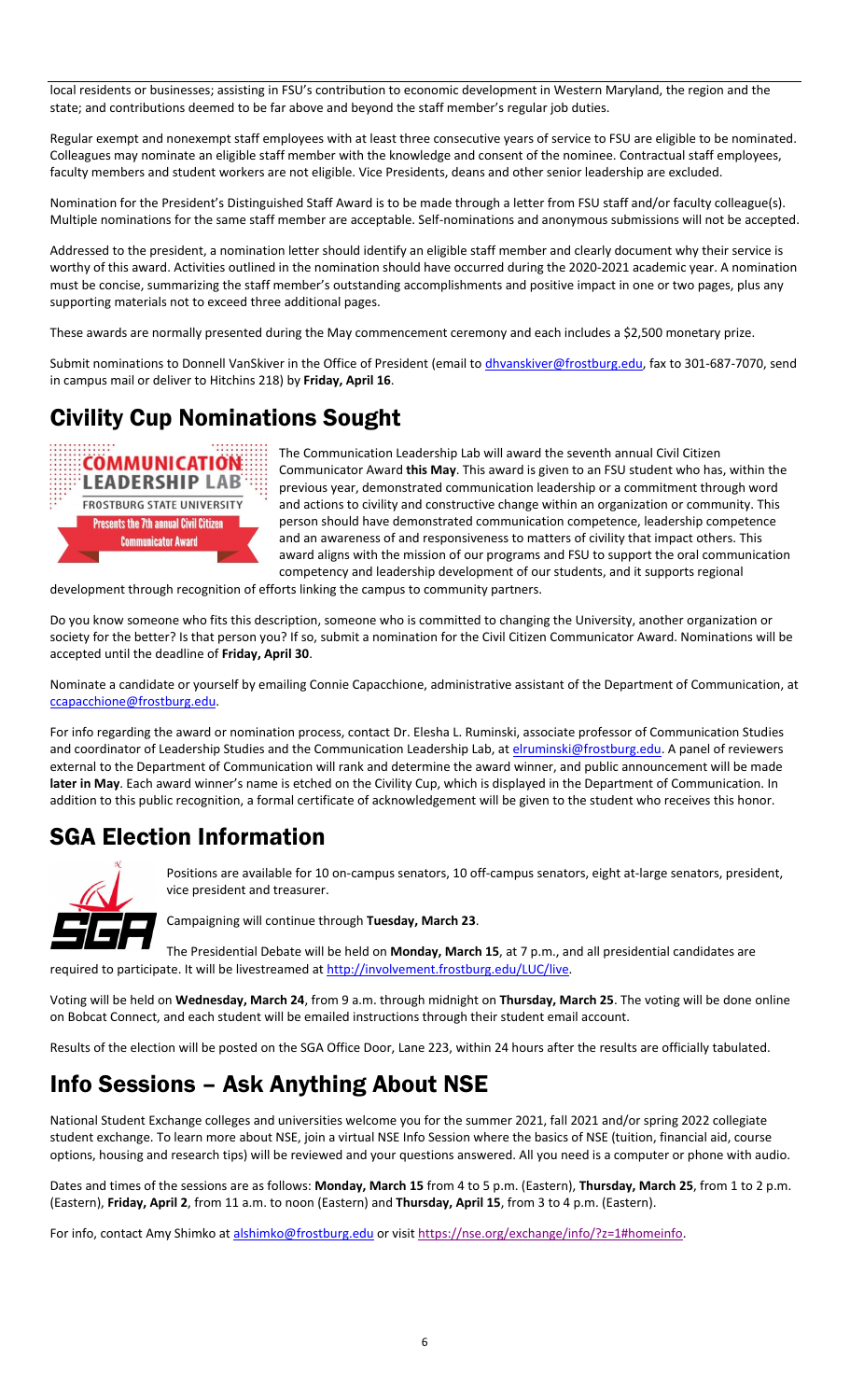## Leadership Residency Program on Nonprofit Leadership

The annual Leadership Residency program will be held on **Tuesday, March 30**, at 6 p.m. Sponsored by the Leadership Studies program and the Department of Management, "Why Not Nonprofit? Three Local Leaders Discuss the Relevance of Nonprofit Leadership Today" will feature a virtual discussion among Leah Shaffer of the Community Trust Foundation, Julie Westendorff of the Allegany County Arts Council and Jennifer Walsh of the Greater Cumberland Committee. The leaders will discuss how they became involved and invested in nonprofit leadership, as well as strategies for addressing Zoom fatigue, projecting an engaging presence online, balancing work and life obligations, building a network locally and supporting each other.



Shaffer is the executive director of the Community Trust Foundation, Inc. Since joining the organization in 2017, she has successfully doubled its assets, increased name recognition and helped many philanthropic donors enhance the quality of life in their community. Shaffer's career has always been guided by her underlying passion for youth development and community wellness. She brings her strong professional experience in small business ownership, grant management and nonprofit work to help make a positive difference in the region. Originally from Bedford, Pa., Shaffer returned to the area after earning her degrees and resides in Mineral County, W.Va.



Westendorff serves as executive director of the Allegany Arts Council. She joined the organization in 2018 after relocating from the Washington, D.C., area, with the specific intention to get involved in a small, rural community. Her career includes more than 15 years of corporate event planning and nonprofit management, as well as several years spent traveling with two lawmakers, when she was responsible for managing logistics around the globe. Westendorff is active in the community and serves on the boards of the Western Maryland Health System Auxiliary and Allegany County Chamber of Commerce.



Walsh is the executive director of The Greater Cumberland Committee. Following law school, she served as a law clerk for Justice Joseph Baca at the New Mexico Supreme Court in Santa Fe, then for Judge Hiram Puig-Lugo at the District of Columbia Superior Court in Washington, D.C. Walsh worked as a legislative assistant at the U.S. Senate for former U.S. Sen. Jeff Bingaman before moving to Cumberland. She has been practicing law in Cumberland since 2004 and practices part time in the areas of estate and long-term care planning at Geppert McMullen Paye & Getty. She is a fellow in the inaugural 2019-2020 Appalachian Leadership Institute Class.

Watch for more event details and a virtual session link soon. For info, contact Dr. Elesha L. Ruminski, coordinator of Leadership Studies, at [elruminski@frostburg.edu.](mailto:elruminski@frostburg.edu)

# Choose Civility: Allegany County Celebrates Day of Civility

The annual Day of Civility focuses on spreading kindness, building understanding and strengthening civility throughout the community. Check out the Choose Civility: Allegany County Facebook page for information regarding Day of Civility events happening on **Thursday, April 8**, including a virtual session on Communication Leadership that will focus on civil discourse across differences and how to best define "civility." Participants will explore what communication leadership will look like locally to increase cooperation and collaboration to solve the community's challenges. Details will follow. Other events are already set, so watch for event link information on social media and through available links.

On **April 8** from 2 to 3 p.m., join in a virtual community dialogue, titled "Eat. Learn. Council: A Day of Civility." As part of Western Maryland Food Council's three-day conference dedicated to growing a healthy food system in a pandemic world, this free session will be guided by Allegany College of Maryland's Democracy Commitment Committee and FSU's Communication Leadership Lab and will focus on the discussion of food systems in relation to Choose Civility principals. Information about how to attend this session will be posted to the Choose Civility: Allegany County Facebook page and website, [www.alleganycountylibrary.info/choosecivility.](http://www.alleganycountylibrary.info/choosecivility) For info on the Western Maryland Food Council and the annual conference, visit www.wmdfoodcouncil.com/conference.html.

On **April 8** from 7 to 8 p.m., join in a virtual Braver Angels college debate, organized and moderated by students from FSU's Debate Team and LEAD 401 Citizen Leadership class. Allegany College of Maryland's Democracy Commitment Committee and FSU's Communication Leadership Lab will co-sponsor the event, guided by Choose Civility principals. Info about how to attend this session will be posted to the Choose Civility: Allegany County Facebook page and website, [www.alleganycountylibrary.info/choosecivilitypartners.](http://www.alleganycountylibrary.info/choosecivilitypartners)

## Take, Make and Donate

#### Service Opportunities During Staycation Week

The Office of Civic Engagement will host three Take, Make and Donate events during Staycation week. At these events, students can come to the Lane Atkinson Room (232) to pick up materials to make T-shirt toys for dogs and cats in animal shelters, as well as tie 'n' stuff pillows and no-sew blankets for those in need. All the materials needed for the donation project will be supplied, along with a link to a how-to video (while supplies last!). Students can donate their items directly to their favorite charity or they can return them to the Office of Civic Engagement in Lane 234 on **Friday, March 19**, and **Monday, March 22**, from 9 a.m. to 4:30 p.m. Returned Tshirt toys will be donated to the Allegany County Animal Shelter, and the returned tie 'n' stuff pillows and no-sew blankets will be donated to HRDC, Hope Station and the Union Rescue Mission.

The following events will take place in the Lane Atkinson Room from 11 a.m. to 1 p.m.: T-Shirt Toys, **Tuesday, March 16**, Tie 'n' Stuff Pillows, **Wednesday, March 17**, and No-Sew Blankets, **Thursday, March 18**.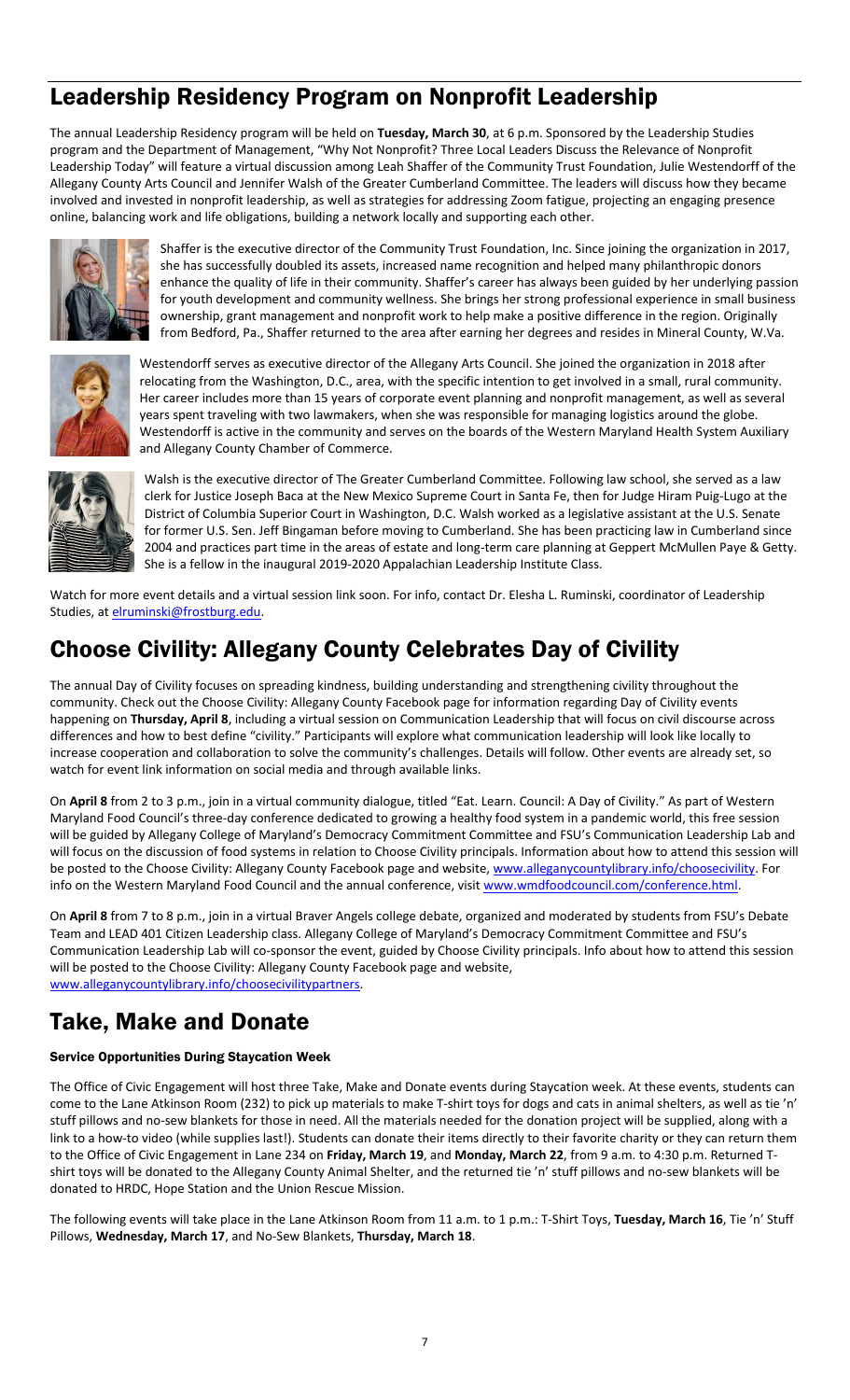## PAWS Pantry Donation Drive

A PAWS Pantry Donation Drive will be held on **Saturday, March 20**, from 11 a.m. to 4 p.m. at the Save A Lot in Frostburg to help stock up the pantry for FSU students.

### Nominations for Student Affairs Leadership and Engagement Awards

Nominations are being accepted for the Student Affairs Leadership and Engagement Awards (formerly the Leadership Awards). The award categories have been expanded to highlight the exceptional leadership experienced on campus as well as excellence in engagement, which often goes together with leadership.

Do you know a great student leader from your class, a recognized student organization you are involved with or one of your advisees? Do you work with an amazing colleague who has gone above and beyond and deserves to be recognized? Be sure to take a few moments and nominate them for one of the many award categories available.

Nominations are being accepted for the period **April 1, 2020, to March 31, 2021**, with a **Wednesday, March 31**, submission deadline for this year's awards. For info on award categories, eligibility information or frequently asked questions, or to submit a nomination, visit the Leadership and Engagement Awards website at [http://involvement.frostburg.edu/LUC/Awards.](http://involvement.frostburg.edu/LUC/Awards)

Student Affairs Leadership and Engagement Awards will be held virtually on **Thursday, April 29**, at 6 p.m.

## Call for Presentations for Focus Frostburg



Focus Frostburg 2021: "Learn-In" for a Sustainable Future, a week of virtual learning, will be held this year **Sunday, April 18, through Thursday, April 22**. Depending on the pandemic, there will be a limited number of outdoor exhibits – with virtual presentations and discussions.

Focus Frostburg features programs, discussions and hands-on activities highlighting issues of

sustainability and climate awareness. All presentations are open to the campus community and the larger, regional community. Student presentations would make a great class activity. Poster presentations are welcome. Handson activities, workshops and demonstrations are strongly encouraged; bear in mind that much of this will take place virtually this year.

To participate, email Dr. Kara Rogers Thomas a[t krogersthomas@frostburg.edu](mailto:krogersthomas@frostburg.edu) and submit a presentation/workshop title and oneor two-sentence abstract of your topic. Topics may be varied but should cover a sustainability, environmental or climate-awareness issue. Choose from a 30-minute or one-hour session. If more time is needed, content can be carried over into a second session. In your response, indicate if there is a preferred time of day when you would like to present.

The deadline for submissions is **Monday, March 15**.

# March 17 Non-instructional Day Part of March 15-19 'Staycation'

Although FSU's normal spring break will not occur due to travel, safety and health concerns related to the risk of spreading the coronavirus, **Wednesday, March 17**, will be a non-instructional day. This will support a portion of time for students to have a "mental health" break as part of a week of "staycation" programming **Monday, March 15, through Friday, March 19**. (Classes will be held as usual every day but **March 17**.)

The week will include events for students, faculty and staff. Some of the activities will involve photo booths, giveaways, a poetry livestream, bingo night, a virtual stroll off and an exciting fireworks display on **Friday**. Information can be found at the Staycation website a[t www.frostburg.edu/staycation.](http://www.frostburg.edu/staycation)

While classes will not meet on **March 17**, all campus facilities will be open and student support and business offices will operate as normal. For classes that meet on **Wednesdays** only, instructors may substitute asynchronous online instruction during staycation week.

### Growing a Healthy Food System in a Pandemic World – A Virtual Three-Day Conference

The 2021 Western Maryland Food Council Virtual Conference, a three-day event, will be held from 1 to 3:30 p.m. on the following **Thursdays: March 25 and April 1 and 8**.

Info on the three sessions follows:

#### **Session One on March 25**

Keynote Speaker: Mark Winne, senior advisor for the Johns Hopkins Center for a Livable Future and author of the book "Food Town, USA."

Theme: "Becoming a Food Town, USA: Building a Robust Western Maryland Food System." The online discussion will address challenges facing Western Maryland's food growers, food distributers and food consumers.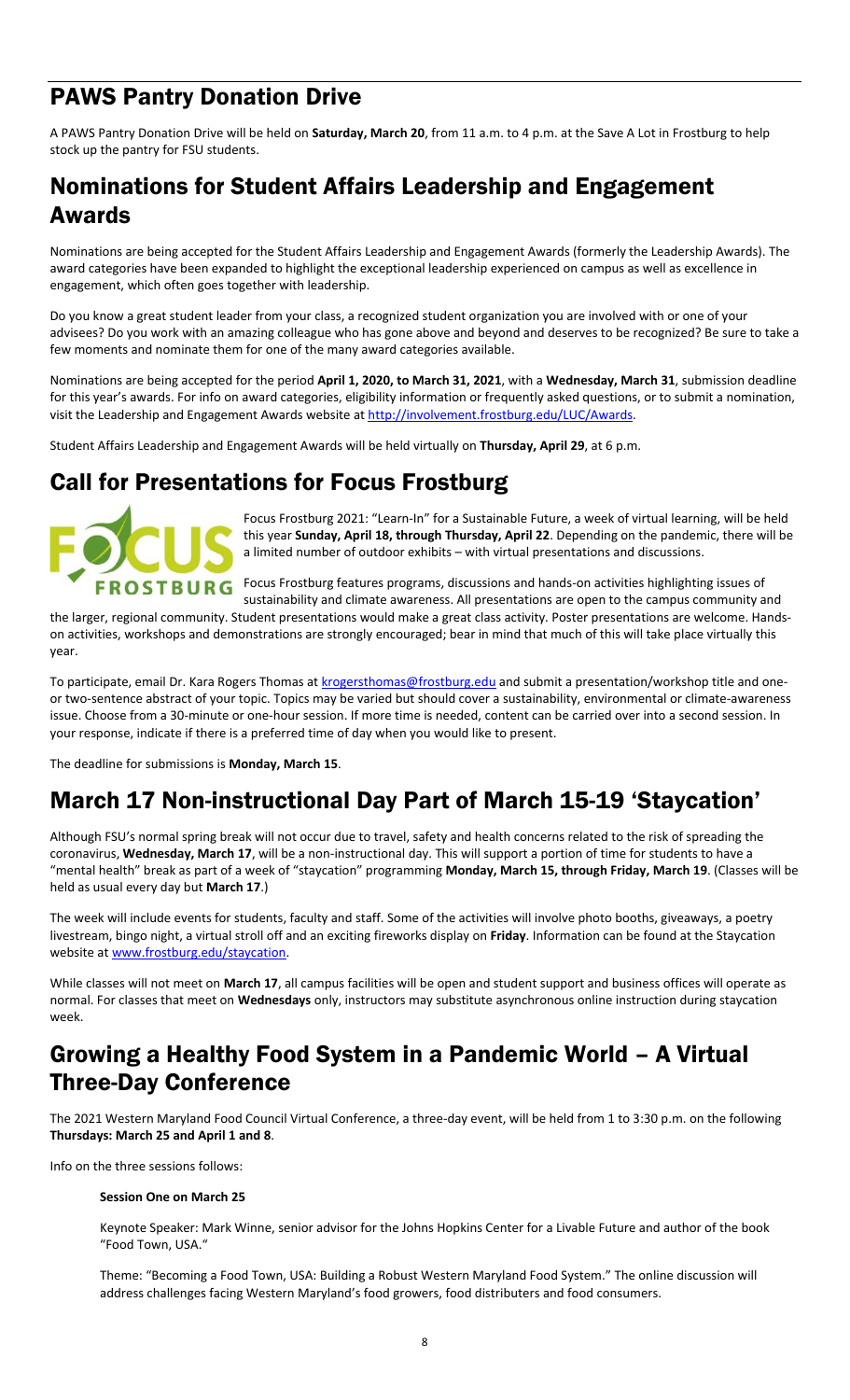#### **Session Two on April 1**

Theme: "Food is Medicine." This online discussion will address the increasing prevalence of obesity, diabetes and other food-related diseases indicative of a failing food system, as well as techniques for healthy living using mind-body connection strategies.

#### **Session Three on April 8**

Theme: "Food Access." The online discussion will address the challenges of making healthy food accessible to vulnerable populations during a pandemic and will include a special community dialogue, "Eat. Learn. Council: A Day of Civility," with guidance from Allegany County's Choose Civility chapter, Allegany College of Maryland's Democracy Commitment Committee and the **FSU Department of Communication's Communication Leadership Lab**.

For info, visit<https://go.umd.edu/2021WMFCConference> or contact Willie Lantz at 301-334-6960 o[r wlantz@umd.edu.](mailto:wlantz@umd.edu)

**Note:** FSU's Communication Leadership Lab will partner with ACM's Democracy Commitment to facilitate a discussion about what was learned during the three-day WMFC Conference on **Thursday, April 8**, at 2 p.m. as part of Allegany County's Day of Civility 2021.

#### Undergraduate Research Symposium

This year the FSU Undergraduate Research Symposium will be virtual (details to follow) and will be on **Friday, April 23**, **rather than the traditional first Friday in May**. Students who planned to present last year will be given the opportunity to participate this year if they are still interested.

The schedule for the day's events will be determined once the number of participating students is known, but plans are to hold the event from 11 a.m. to 2 p.m. as in previous years.

For info, contact Dr. Karen Keller at klkeller@frostburg.edu.

#### Jobs

### Summer Positions Available – Tutor/Counselors

Upward Bound seeks tutor/counselors for its summer residential program on FSU's campus. Upward Bound is a federally funded program that encourages qualified Allegany County high school students to seek education beyond secondary school. The summer residence program provides the main focus and furnishes students with a sample of the college experience. The five-week program runs **from Sunday, June 13, through Friday, July 23**, and the three-week program **from Sunday, June 13, through Friday, July 9** (tentative dates), and includes one week of training. The salary for the three-week tutor/counselor is \$1,250 plus room and board and for the five-week tutor/counselor is \$2,100 plus room and board. Applicant review will begin immediately. The deadline to apply is Thursday, April 15. For info, contact the Upward Bound office at 301-687-4994, emai[l esteele@frostburg.edu](mailto:esteele@frostburg.edu) or visit the Upward Bound website a[t www.frostburg.edu/upwardbound.](http://www.frostburg.edu/upwardbound) 

#### Be Part of FSU's Summer Camps and Conferences Program

Consider being part of the team for FSU's thriving Summer Camps and Conferences program. Coach Wootten's Basketball Camp, Camp Hope, Brit-Am Soccer Academy, the Washington Metropolitan Association of Chinese Schools and many other groups call FSU their summer home.

The position includes room and board. More applications are received each summer than there are positions (15 total), but all are welcome to apply. After an initial offer is made, the summer position is contingent on passing a criminal background check. The work varies, and the position requires someone who can think on their feet to solve problems. Hours are not regular.

An online application is available a[t http://www.frostburg.edu/admin/confer/conferences-and-events-staff-application](http://www.frostburg.edu/admin/confer/conferences-and-events-staff-application) and you can submit it there. For info, contact Tim Arnold, director of Conferences and Events, in Hitchins 322, at *tparnold@frostburg.edu* or at 301-687-4021. The deadline for applications is **Friday, April 9**.

Due to COVID-19, a final decision on a summer camps season for 2021 has not been determined, and an offer of employment only stands if summer camps are allowed.

## PASS Office Seeks Student Math Coaches

FSU's PASS Office is looking for student coaches for its fall 2021 Developmental Math Program. Earn \$800, receive 3 Educational Field Experience credits and build your resume. Coaches help their peers improve basic math skills by implementing learning programs in pre-algebra and intermediate algebra courses.

Dependable students with strong math, communication and organization skills are encouraged to apply.

Application materials are due Friday, March 19, and can be obtained by contacting Kim Kurek at **kmkurek@frostburg.edu**.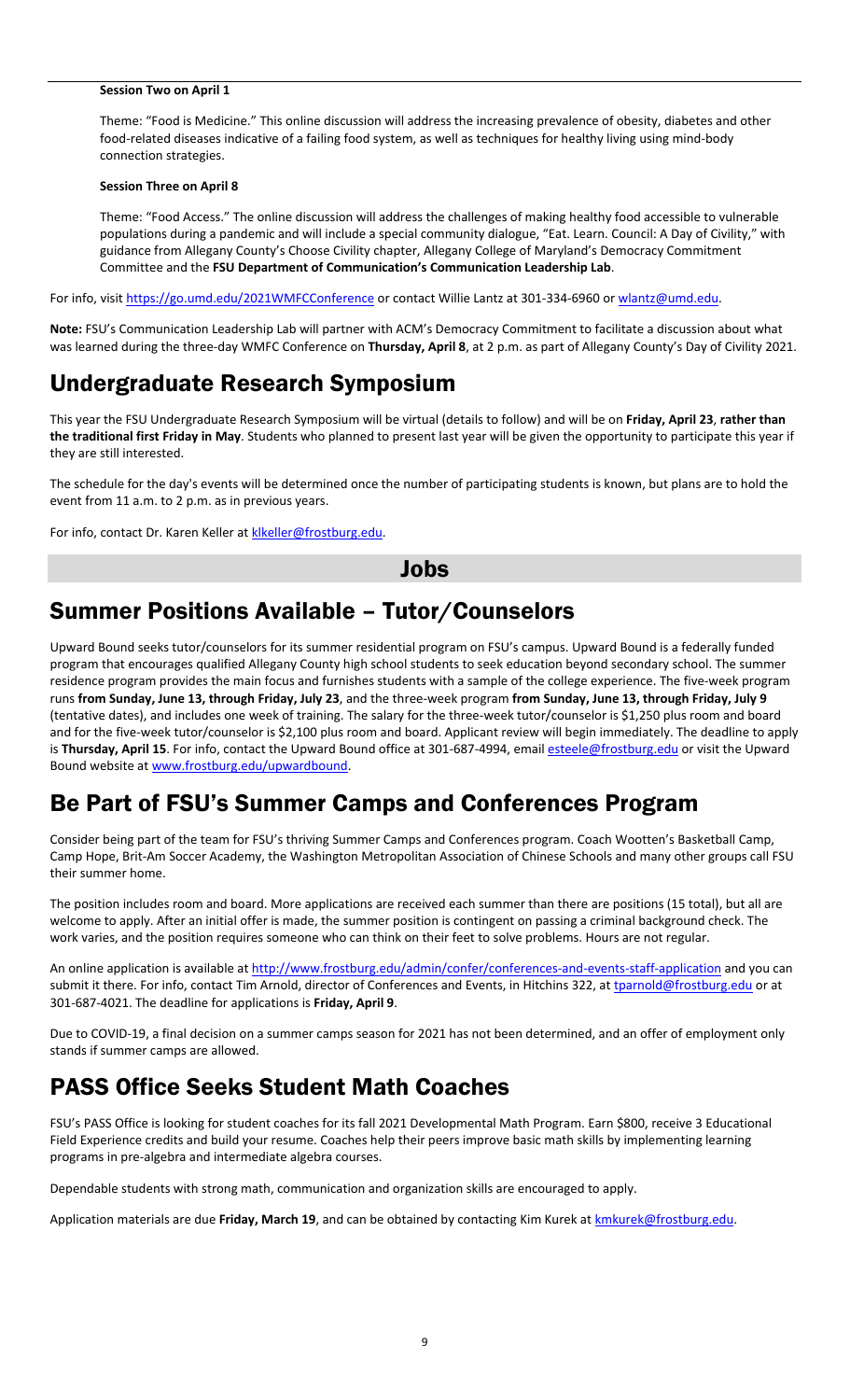#### Internships

## FSU Virtual Career and Internship Fair



FSU will host its Career and Internship Fair virtually on **Wednesday, March 24**, from 11 a.m. to 2 p.m. through Handshake. Attend a group or one-on-one sessions with one of the 30+ employers looking for FSU students. Click on any of the emails sent to your FSU student email account from Handshake or go t[o https://frostburg.joinhandshake.com](https://frostburg.joinhandshake.com/) to register and join the fair. For info, call 301-687-4403, email *careerservices@frostburg.edu* or stop by the Career and Professional Development Center in Pullen 110.

#### UCM

# Upcoming Events

**Holy Week Devo Word From Chaplain Cindy**. Chaplain Cindy will provide a short devotional about each day of Holy Week, **Sunday, March 28, through Sunday, April 4**.

**Campus-wide Easter Egg Hunt on April 4**. This is open to the entire FSU community. You can exchange the found eggs from 1 to 6 p.m. at the CCM Newman Center. Come meet the new Catholic Campus Ministry director, *Mark Mergner*. Exchange eggs for prizes and enjoy a cup of hot chocolate.

## Study Abroad

## Study Abroad: Start Planning Your Experience for Spring 2022!



**Bethany Bloom, Morocco, Fall 2019**

Join the Center for International Education for an information session to learn more about study abroad. Each virtual session takes place at 3:30 p.m. on the following **Fridays** throughout the semester: **March 19** and **April 2 and 16**.

Email Victoria Gearhart a[t vmgearhart@frostburg.edu](mailto:vmgearhart@frostburg.edu) to sign up for the session of your choice.

## Center for International Education to Hold Virtual Study Abroad Fair



Join the Center for International Education for its Virtual Study Abroad Fair **Tuesday, March 23, through Thursday, March 25**. A variety of live sessions, hosted by third-party program providers, FSU partner institutions and more, will be scheduled each day through Microsoft Teams.

Connect with different campus offices and departments to learn more about preparing for a study abroad experience.

The final schedule of events will be posted and sent to the campus community by **Friday, March 12**. For info, contact the Center for International Education at 301-687-4714 or [vmgearhart@frostburg.edu.](mailto:vmgearhart@frostburg.edu)

## FSU-TV3

## Select Performances to be Livestreamed to YouTube and FSU-TV3



The Department of Communication and FSU-TV3 are collaborating with the Department of Music to livestream select performances to YouTube. Student intern *Shana Thomas*, with assistance from cable channel manager *Melanie Lombardi* and department chair *Dr. Keith Terry*, streamed the Faculty-Guest Artists Series with pianist *Dr. Jay DeWire*, violinist Heather Haughn and cellist Diana Flesner that was held on Feb. 21. To watch the performance,

visit <https://youtu.be/j-T0DqL2X7A> and the FSU-TV3 webpage a[t https://www.frostburg.edu/fsu-tv3/programming](https://www.frostburg.edu/fsu-tv3/programming-information/programming.php)[information/programming.php.](https://www.frostburg.edu/fsu-tv3/programming-information/programming.php) The performance will air on FSU-TV3 on **Monday, March 15**, at 7 p.m.

## Student Life

## Edgewood Commons Taking Applications for 2021-2022



Edgewood Commons is taking applications for the 2021-2022 school year. As a top on-campus housing option, Edgewood Commons meets the FSU residency requirements for students, offering the only on-campus, apartment-style living experience. Edgewood Commons is a top choice with an array of residential amenities and apartments that include all-private bedrooms, furnished apartments with full kitchens, full-size washers and dryers, and more. Schedule a virtual tour and learn how Edgewood Commons can be your top on-campus housing choice by phone at 301-689-1370 or email at [info@edgewoodFSU.com.](mailto:info@edgewoodFSU.com)